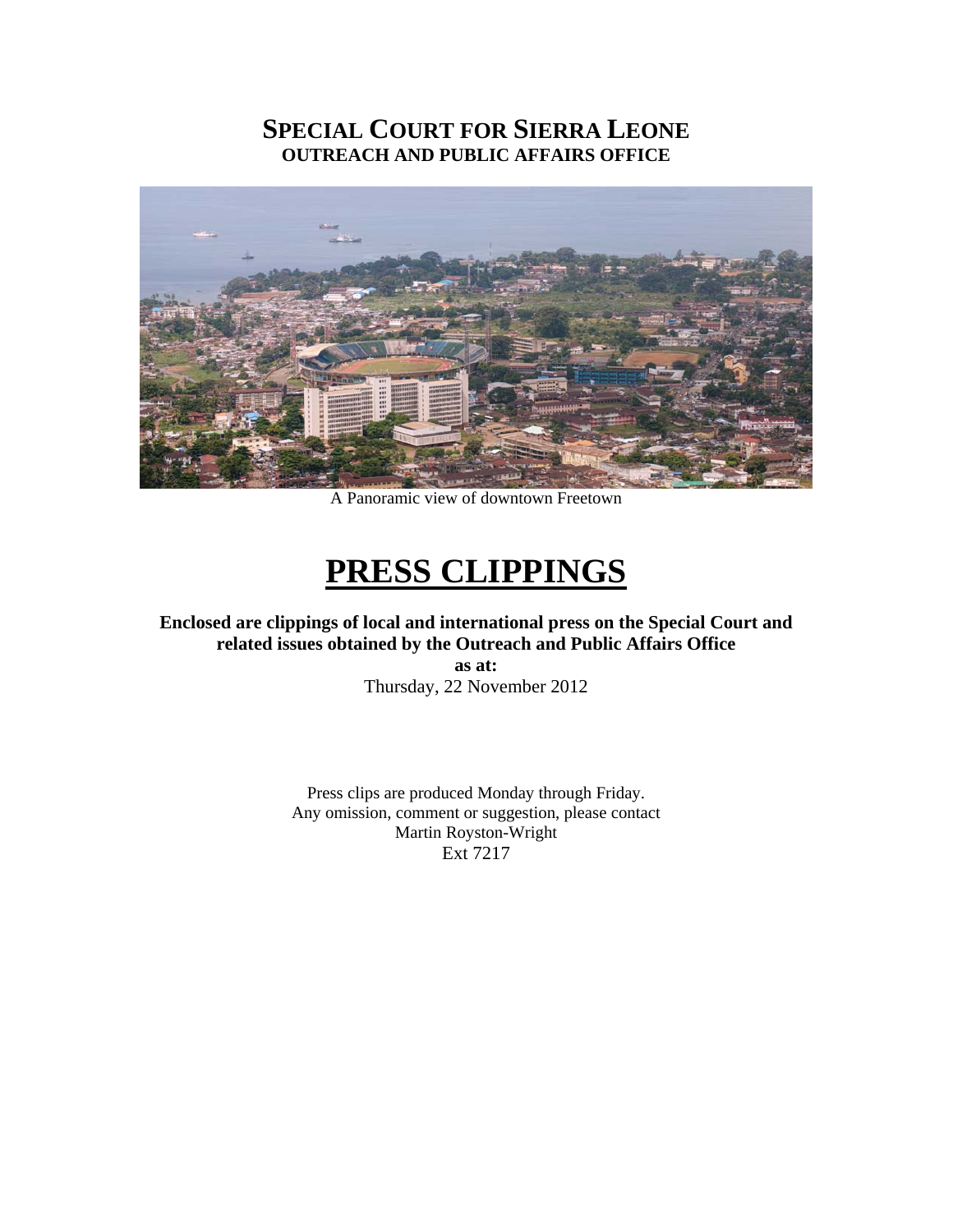| <b>International News</b>                                                                |           |
|------------------------------------------------------------------------------------------|-----------|
| World Court Struggles to Finish Mass Rape Cases / We News                                | Pages 3-5 |
| Irish Lawyer Gaynor to Act for Victims in International Criminal Court Case / Capital FM | Page 6    |
| UN 'Disappoints' Yugoslav Prosecutor / Agence France Presse                              | Page 7    |
| Politics of Genocide / Tamil Net                                                         | Pages 8-9 |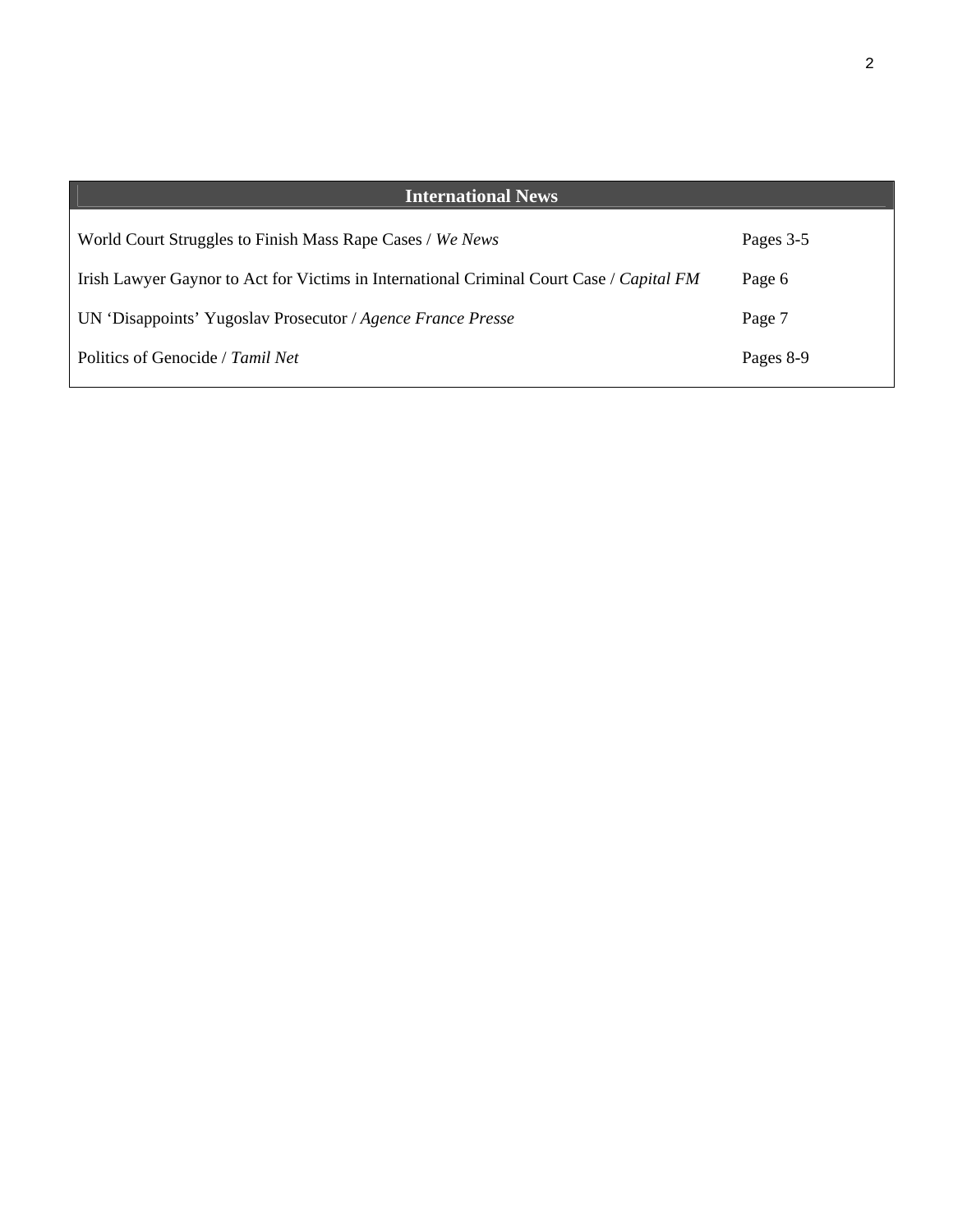# We News Wednesday, 21 November 2012

## **World Court Struggles to Finish Mass Rape Cases**

UNITED NATIONS (WOMENSENEWS) -- The international war tribunal set up to prosecute those responsible for the atrocities committed during Sierra Leone's 10-year civil war is known for its first-time indictments of rape as a war crime.



*U.N. Women's Michelle Bachelet (right) during a press conference on the work of the Special Court for Sierra Leone. Oct. 9, 2012.* 

Credit: U.N. Photo/Mark Garten

It's the first international court run by women, both local and international.

It could also be the first international tribunal forced to

shutter its doors before its mandate expires in September 2013.

The Special Court for Sierra Leone only has enough money to last through the end of October 2012 and then will rely on outstanding funding pledges to carry on its work until the first week of December, the court's registrar, Binta Mansaray, said in a recent phone interview from Freetown, Sierra Leone.

Inadequate funding could weaken the court's capacity to protect witnesses and monitor enforcement of sentences when it moves into a wind-down or "residual" phase next October.

"In the past couple of months there has been an increase in the number of witnesses approaching us and expressing fear about their safety and security," Mansaray said. "Mostly it is women who get more worried about their safety, but men have contacted us as well."

It costs about \$1.3 million a month to run the court, which has indicted 13 war criminals and sentenced eight. Three of those who were indicted died and one remains a fugitive.

The court has never had a fixed annual budget and relies on contributions from countries such as the United States, Switzerland and Ireland.

#### **Charles Taylor Case Impacted**

Lack of money--a recurrent problem for this court--could affect appeals cases being prepared by both the prosecution and defense in the case of former Liberian president and warlord Charles Taylor.

In May Taylor was sentenced to 50 years in prison for war crimes and is being tried in The Hague, instead of Freetown, Sierra Leone's capital, because of security concerns.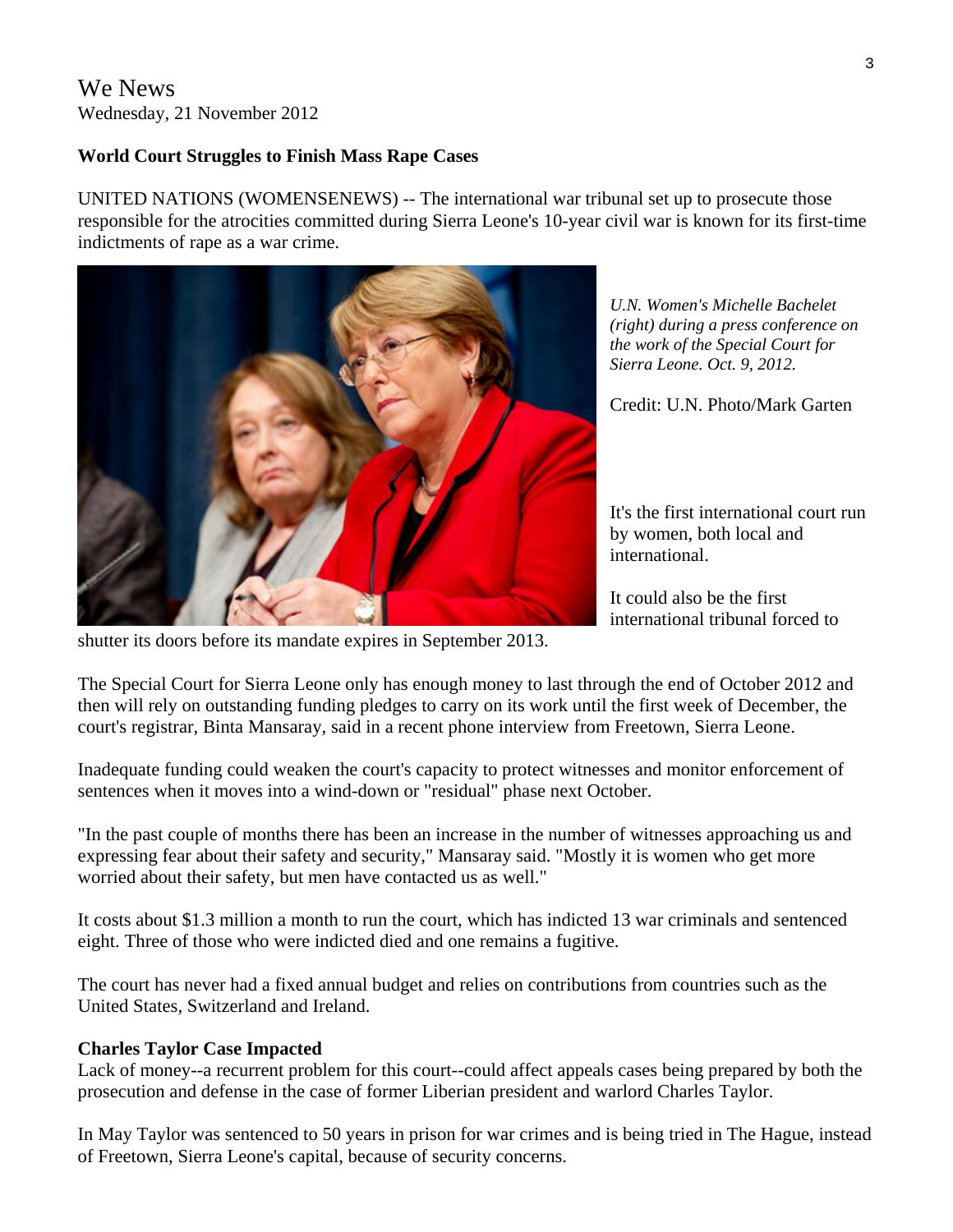The court is expected to hear the appeals next summer in its last piece of official business. If Taylor's sentence isn't overturned, it would count as the court's ninth and final sentencing of war criminals.

"It [the appeals] will be affected, definitely, if the money doesn't come through," Mansaray said.

A lack of sufficient funding could critically impact the prosecutor's and lead defense counsel's ability to prepare their teams working on the Taylor appeals case, said Mariana Goetz, deputy director of programs at the London-based human rights and torture survivors advocacy organization REDRESS. But, she added, the appeals briefs have already been filed by both parties and responses and replies are due by the end of this month. The appeals judgment will then follow next fall.

The Taylor case is unprecedented, said Goetz, who has been following the trial.

"It is the first time a head of state is convicted for 11 counts of international crimes, including rape, sexual slavery and other forms of sexual violence," Goetz said in an e-mail interview. "This case, as well as others . . . are slowly ensuring that violence against women in the conflict contexts are not laughed off in patriarchal societies as private acts."

If the court manages to finish out its business, it will enter a wind-down administrative phase as the Residual Court for Sierra Leone, which doesn't have a set mandate with time limits. In this scaled-back condition the court would have an annual budget of no more than \$2 million and would provide protection for victims through a witness protection program. It would also collect data and track enforcement of sentences for those convicted and jailed.

#### **Possible Collaborations**

The court is now talking with U.N. Women about possibilities for collaboration, most likely to support documentation and ongoing outreach to Sierra Leonean communities, said Nahla Valji, a New York-based expert on rule of law and transitional justice for U.N. Women.

"The support would be to the court itself, to allow them to document their lessons learned and archive their work," Valji said.

U.N. Women is currently collaborating with the international tribunals for the former Yugoslavia and Rwanda, which have also struggled with funding, to support similar initiatives. It has worked with the International Criminal Tribunal for Rwanda to finalize their manual on gender-based crimes and witness protection.

Mansaray and the court's president, Justice Shireen Avis Fisher, voiced their concerns for the court's future at United Nations headquarters Oct. 9, in a briefing to the Security Council and a press conference with U.N. Women.

"My fear is that when we go into residual status we will be forgotten," Fisher told the media. "And if we don't get that funding we can't fulfill the promises that we make to the people of Sierra Leone."

Fisher's appeal at the U.N. marked a full circle for the Special Court, which the United Nations set up with the Sierra Leone government in 2002 following its president's request for international assistance.

At the time, a fragile ceasefire and peace agreement in the small West African country was giving way to renewed fighting between government forces and a rebel group, the Revolutionary United Front, which had torn the country from 1991 to 1999.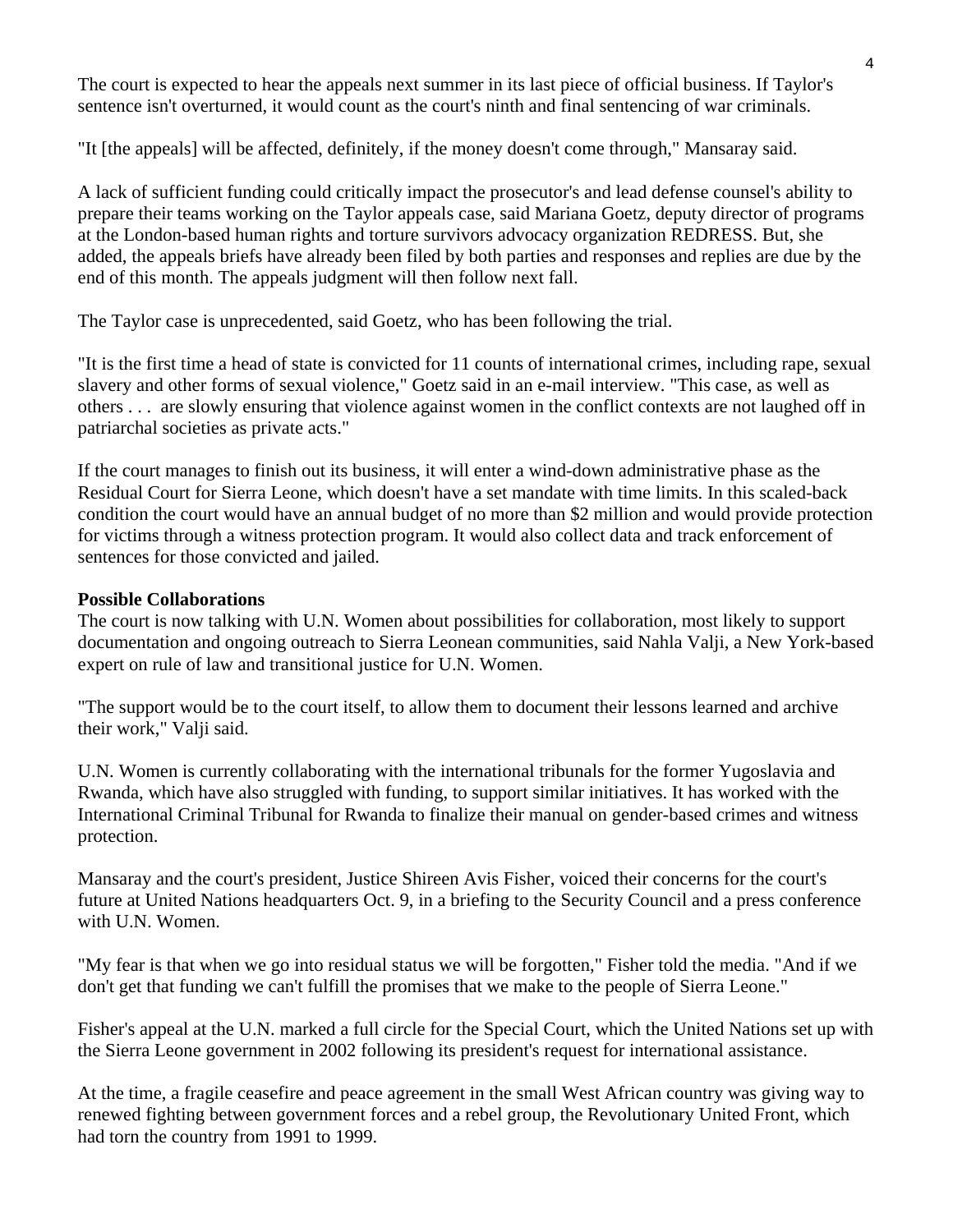#### **The Most Reported Abuse**

.

Sexual and gender-based violence was the most reported form of human rights abuse in Sierra Leone's conflict. Physicians for Human Rights, a Cambridge, Mass.-based organization, found that more than half the women who encountered rebels suffered some form of sexual violence.

A significant portion of the court's indictments against rebel-force leaders and supporters, such as Liberia's Taylor, centered on gender-based crimes, said Alpha Sesay, a legal officer for Open Society Foundations, based in The Hague.

The Special Court for Sierra Leone prosecuted forced marriage for the first time as a crime against humanity. It also prosecuted rape in a public setting, another first, as a war crime.

Sesay, who is from Sierra Leone and monitors the Special Court, says he thinks the necessary money will ultimately come through. "It just means there will be some effort," he said.

The Special Court has helped ground an understanding in Sierra Leone about the strength of law, said Ibrahim Tommy, executive director of the Freetown-based Centre for Accountability and the Rule of Law. But the legal and human rights activist doubts the court has been able to spawn a strong foundation for prosecutions of gender-based violence or crimes on a national level.

There is one registered lawyer in the country's northern province, two in the southern province and two more in the western province, he said.

"A lot has happened in this country since the war ended, but there remain serious challenges in terms of prosecuting sex and gender-based violence crimes," he said in a phone interview. "Unfortunately, we don't have the sophistication that is required."

Amy Lieberman has served as a correspondent out of the United Nations headquarters for the past several years. Originally from New York City, she most recently was living in and reporting from Colombia.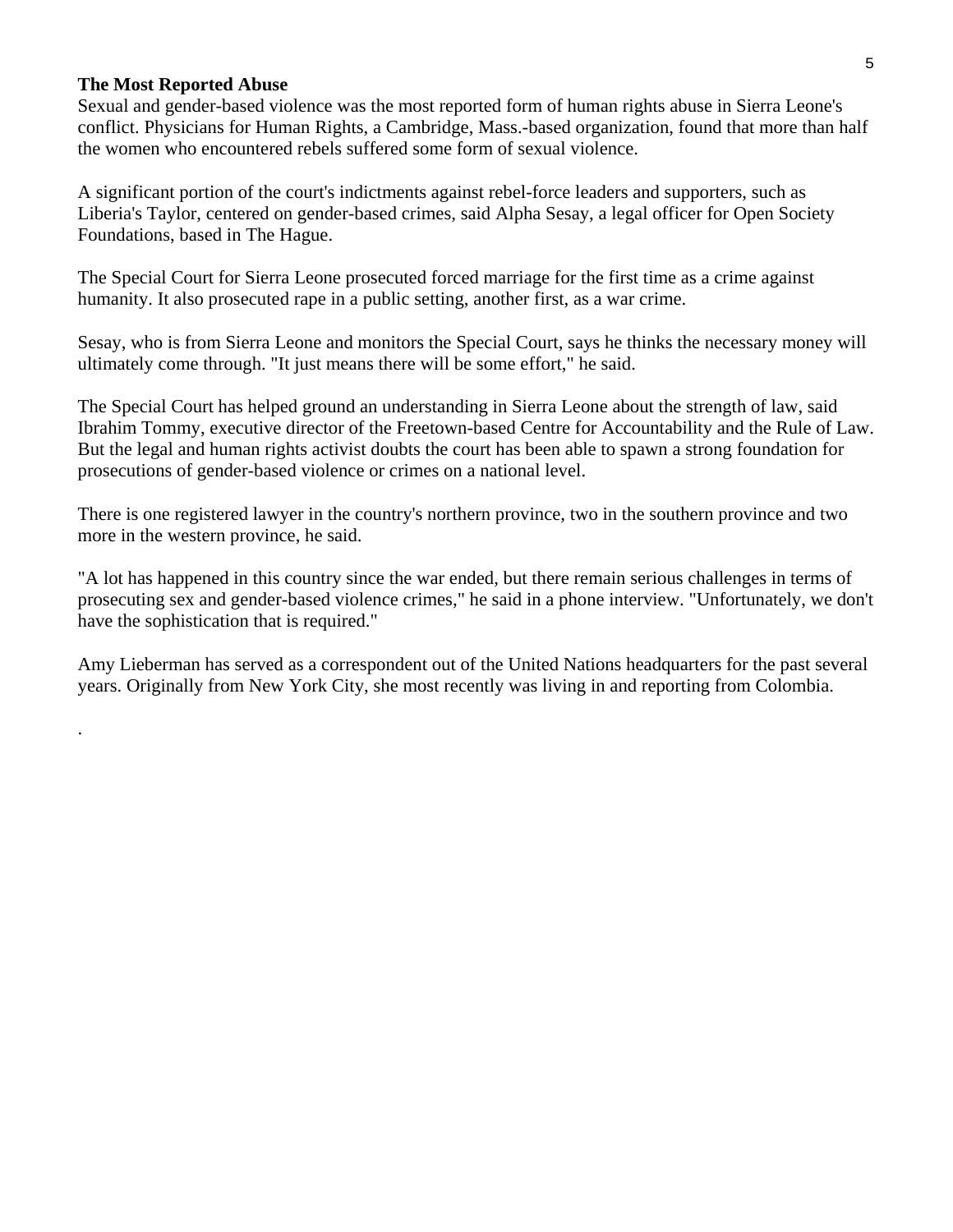# **Kenya: Irish Lawyer Gaynor to Act for Victims in International Criminal Court Case**

Nairobi — Irish Lawyer Fergal Gaynor is the new legal representative for victims participating in the International Criminal Court (ICC) case involving Francis Muthaura and Uhuru Kenyatta.

The former trial attorney at the International Criminal Tribunal for Rwanda will now take up the responsibility of representing the 233 victims participating in Kenya Case 2.

"On the basis of the criteria identified by the chamber in its decision and upon evaluation of the personal information and professional skills of Gaynor, the chamber hereby decides to appoint Fergal Gaynor as common legal representative of all victims in the Muthaura and Kenyatta case," the chamber decided.

Gaynor replaces Nigerian Lawyer Morris Anyah who informed the court that he was not in a position to continue representing the 233 victims that he represented during the pre-trial stage.

"Anyah was given the opportunity to make his views known to the registry on whether or not he would like to be considered as a candidate to continue to act as common legal representative during the trial phase. In response, on 11 October 2012 Anyah indicated to the registry that he was no longer able to continue as the common legal representative in the Muthaura and Kenyatta case," the ICC website indicated.

In an earlier interview with Capital FM News, Anyah who was appointed to represent the Kenyan victims on August 26, 2011, said he was saddened that he had lost several clients of the 2008 post election violence who died under serious suffering.

In its decision, the chamber deemed that Gaynor met the required criteria saying he has rich experience based on his past commitments in criminal litigation and interest in observing interests of victims are prioritised.

"Gaynor fulfils all of the criteria set out in the decision and is willing to maintain an ongoing presence in Kenya. Gaynor has direct relevant experience for the position, demonstrated by extensive previous experience and appears to possess both a genuine interest in ensuring meaningful victims' participation," the chamber indicated.

Sureta Chana has been representing victims in Kenya Case One which is against Eldoret North MP William Ruto and former Radio personality Joshua arap Sang.

On November 15, the Trial Chamber allowed Kenyan NGO - Kituo Cha Sheria to submit observations on victim representation and participation.

This in essence means that Kituo Cha Sheria would be allowed to assist victims to participate in the trials. It will also give views of case and situation victims. Once other parties give their submission regarding the acceptance by the trial chamber, Kituo will also be the common legal representative that will be located in Kenya to work with victims.

Another development at The Hague-based court is the appointment of James Stewart who will deputise ICC Prosecutor Fatou Bensouda.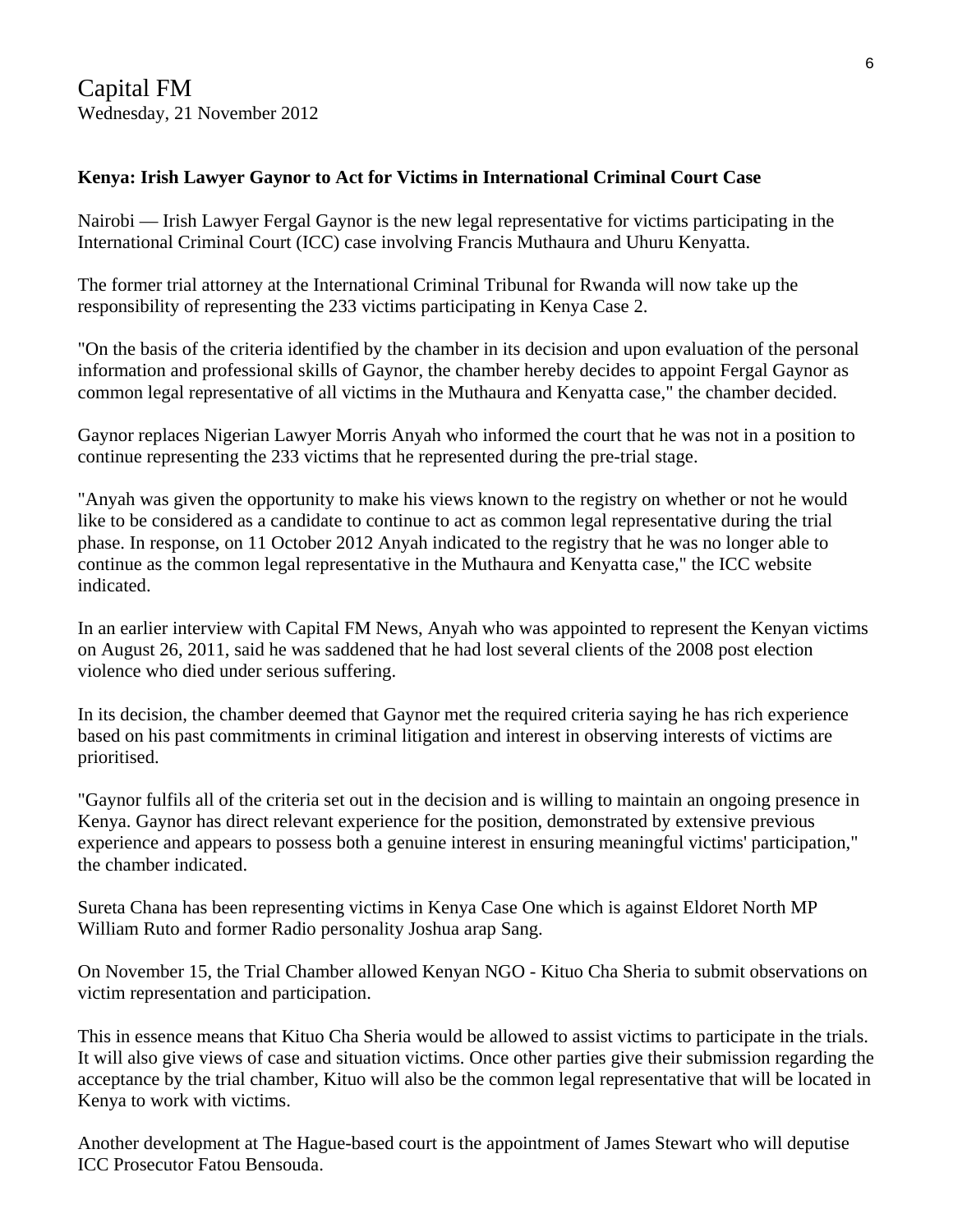## Agence France Presse Thursday, 22 November 2012

#### **UN 'disappoints' Yugoslav prosecutor**



THE HAGUE - The Yugoslav war c rimes court's chief prosecutor said Wednes day he was disappointed with the UN tribunal's decision to clear on appeal two Croatian generals of war crimes - and insisted there had been enough evidence to uphold their convictions. "Throughout the appeal proceedings, my office expl ained to the appeals chamber why we believe the evidence was sufficient to support t he trial chamber's convictions," Serge Brammertz said in a statement, issued in

The Hague. Accused of war crimes for their part in the 1990s conflict in the Balkans, Ante Gotovina and Mladen Markac, both 57, were dramatically released Friday by the UN tribunal's appeals judges.

"My office is disappointed by the outcome of the judgement, which reverses the convictions," said Brammertz of the decision before the International Criminal Tribunal for the former Yugoslavia (ICTY).

The two generals were intially convicted and sentenced to 24 and 18 years in jail respectively for the murder of 324 Croatian Serbs and the forced displacement of 90,000 others during the 1991-1995 war in Croatia.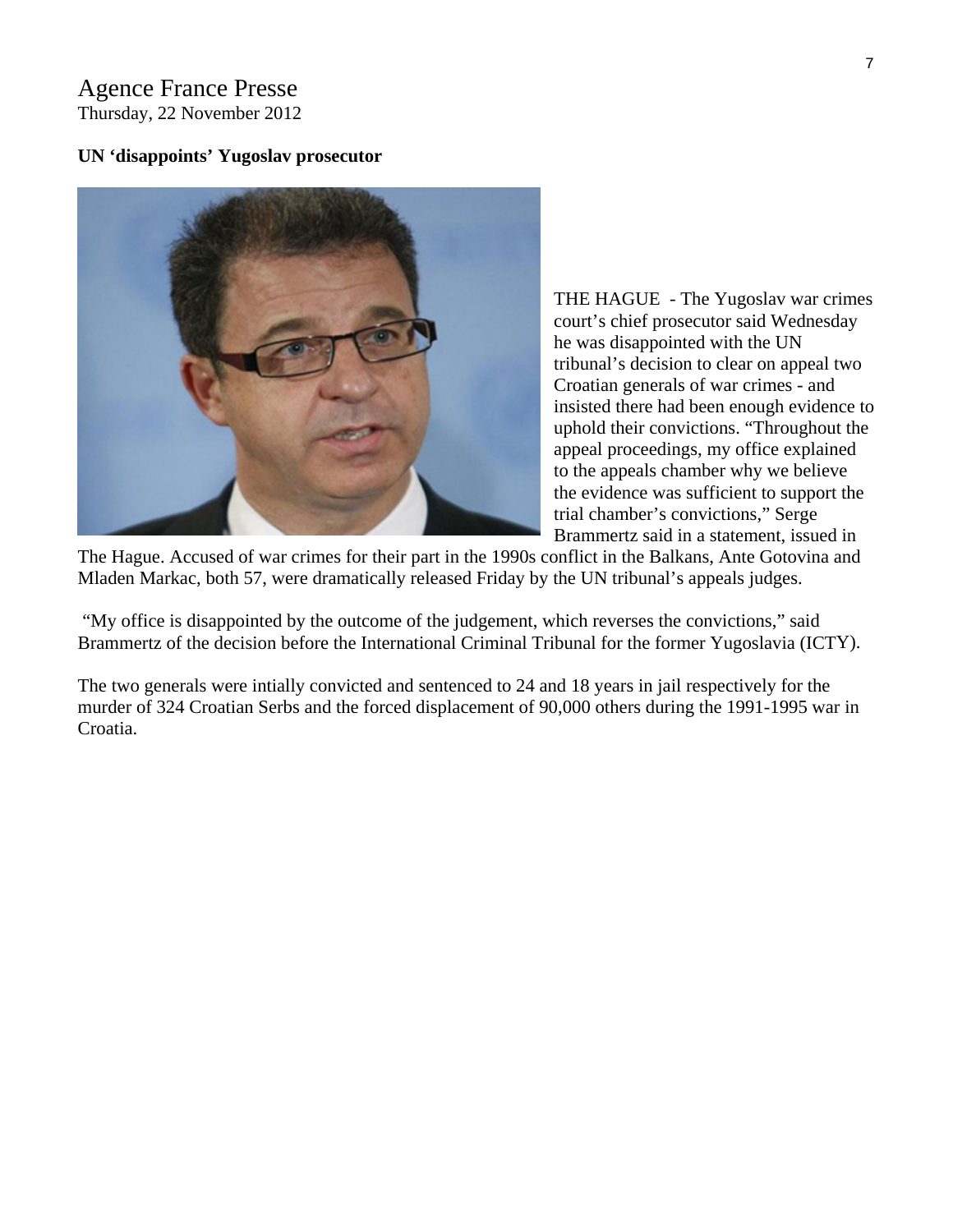## **Politics of Genocide**

While the Mu'l'livaaykkaal killings and the on-going cultural destruction in the NorthEast can be argued to constitute "Genocide" within the definition of the Genocide Convention of 1948, a virtual codification of the "Never Again" ethos, Western Nations including the United Nations have shown not only any inclination to accept that the crime occurred, but also are likely complicit in allowing the allegedly criminal state to continue to commit genocidal crimes, and to avoid accountability for crimes committed during the war. The criminality that may befall the West arising from Article 3(e), and the violation of Article I of the Genocide Convention for failing to prevent genocide, are likely reasons for the officials of the UN and UN member states to avoid calling the killings a "Genocide."

The Contracting Parties to the 1948 convention confirm that genocide, whether committed in time of peace or in time of war, is a crime under international law which they undertake to prevent and to punish. The following clauses that attach criminality to those complicit in genocide, explain the silence of the West, according to Tamils Against Genocide [TAG], a US-based activist organization:

 *Article I: The Contracting Parties confirm that genocide, whether committed in time of peace or in time of war, is a crime under international law which they undertake to prevent and to punish. Article III(e): The following shall be punishable - Complicity in genocide. Article IV: Persons committing genocide or any of the other acts enumerated in Article 3 shall be punished, whether they are constitutionally responsible rulers, public officials or private individuals.* 

Even while Genocide convention assigns criminality for complicity in genocide, International community was unable or unwilling to prevent genocide through ex ante (before the occurrence) measures in Sri Lanka. While naked political calculations, blindness from the doctrine on U.S.'s war on terror and to allow Sri Lanka to defeat the LTTE by any means, deference to sovereignty, and isolationism may explain the failure, the complicit West was unscathed, has largely avoided accepting responsibility for failing to prevent the massacres, and was not hit by the Article 3(e) culpability arising from the "complicity" clause, TAG said.

The Petrie report has placed considerable blame on the UN staff for "complicity" for war-crimes. However, when and if the emerging new facts surrounding the killings, proven beyond reasonable doubt, establish that killings qualify as genocide, culpability of the West and the UN will follow from the Genocide Convention, according to legal sources in Washington. A selected list of legally significant statements that point towards complicity in the Mu'l'livaaykkaal killings, as analyzed by Professor Boyle, expert in International Law, follows:

• Para 22: UN DPA admits, "we would be complicit if we do not act on it." In other words, establishes criminal intent, mens rea (mens rea - legal term element of crime, "criminal mind").

• Para 25, 26, 28, 29: More whitewashing of GOSL crimes. UN aiding and abetting GOSL crimes, including genocide

 y Para 52, 53: UN deliberately understated GOSL atrocities so as to avoid international cries of war crimes, crimes against humanity and genocide that would have produced international pressure on the UNSC to do something. More Ban Ki Moon/UN complicity with GOSL crimes if not worse.

• Para 76: This was a case of UN malfeasance and complicity, not negligence and nonfeasance or misfeasance